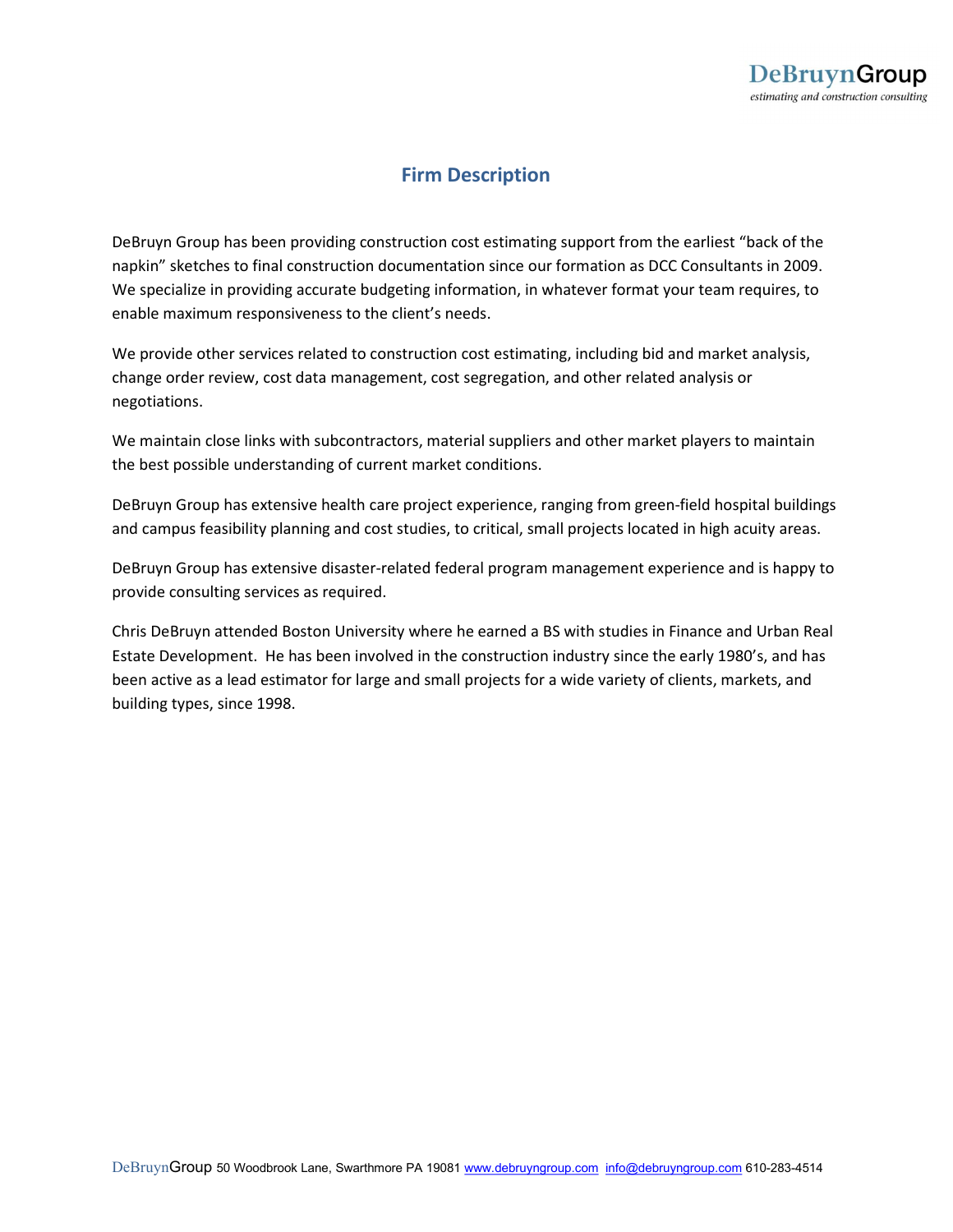#### **CHRISTOPHER S. DeBRUYN** LEED AP

| Professional<br>Experience | <b>DeBruynGroup</b><br>Swarthmore, Pennsylvania                                                                                                                                                                                                                                                                                                                                                                                                                                                                                                                                                                                                                                                                                                                                                                                                                                                                                                                                                                                                                                                                                                                                                                                                                                                                                                                                                                                                                      | Principal                  | 2009-Current |
|----------------------------|----------------------------------------------------------------------------------------------------------------------------------------------------------------------------------------------------------------------------------------------------------------------------------------------------------------------------------------------------------------------------------------------------------------------------------------------------------------------------------------------------------------------------------------------------------------------------------------------------------------------------------------------------------------------------------------------------------------------------------------------------------------------------------------------------------------------------------------------------------------------------------------------------------------------------------------------------------------------------------------------------------------------------------------------------------------------------------------------------------------------------------------------------------------------------------------------------------------------------------------------------------------------------------------------------------------------------------------------------------------------------------------------------------------------------------------------------------------------|----------------------------|--------------|
|                            | Selected lead estimating assignments include:<br>University Hospitals OR Expansion - Program Budget<br>Kean University LHAC - Construction Estimate<br>$\blacksquare$<br>Hudson County Community College Mixed Use Building DD/CD Estimates<br>$\blacksquare$<br>Westchester Condominiums - Cost Study<br>$\overline{\phantom{a}}$<br>Delbarton Field House – Construction Estimate<br>$\blacksquare$<br>Mountain Lakes School District High School/Middle School Renovations CD Estimate<br>$\blacksquare$<br>NJ State Museum - Design phase estimating<br>$\blacksquare$<br>NJ State Theater - Design phase estimating<br>$\blacksquare$<br><b>BMW Training Center - DD/CD Estimates</b><br>$\blacksquare$<br>Rutgers Autism Center - Design phase estimating<br>$\blacksquare$<br>Rutgers Opera - Design phase estimating<br>$\blacksquare$<br>Fairleigh Dickinson Madison Athletic Fields - Construction Estimate<br>$\blacksquare$<br>Old Swede's Church / Gloria Dei - Feasibility Study/Masterplan<br>Tenacre Post Office and Main House Renovations - DD/CD Estimates<br>$\blacksquare$<br>St. Mary's Abbey Vincent House Renovation and Addition - Construction Estimate<br>$\blacksquare$<br>Hudson County Prosecutors Office Meadowbrook Renovations - CD Estimate<br>$\blacksquare$<br>Laurel Hill Park Improvements - Consultants Estimate review<br>$\blacksquare$<br>The Hudson School Campus Renewal Initiative - Concept Estimate<br>$\blacksquare$ |                            |              |
|                            | <b>HSC Builders and Construction Managers</b><br>Exton, Pennsylvania                                                                                                                                                                                                                                                                                                                                                                                                                                                                                                                                                                                                                                                                                                                                                                                                                                                                                                                                                                                                                                                                                                                                                                                                                                                                                                                                                                                                 | <b>Senior Estimator</b>    | 2018-2020    |
|                            | Selected lead estimating assignments include:<br>Consumer Goods Manufacturing Plant expansion \$350m<br>Pharma Corporate headquarters - various projects<br><b>Gilbane Building Company</b><br><b>Chief Estimator</b><br>2005-2018                                                                                                                                                                                                                                                                                                                                                                                                                                                                                                                                                                                                                                                                                                                                                                                                                                                                                                                                                                                                                                                                                                                                                                                                                                   |                            |              |
|                            | Philadelphia, Pennsylvania<br>Estimating Executive / Senior Estimator / Chief Estimator / Program Manager<br>Selected lead estimating assignments include:<br>Univ. Pittsburgh Medical Center Campus Feasibility Studies \$1B<br><b>Hershey Cancer Hospital</b><br>Albert Einstein Medical Center<br>NY Rapid Repair Emergent Response (Sandy)<br>NJ RREM - Hurricane Sandy Long term recovery                                                                                                                                                                                                                                                                                                                                                                                                                                                                                                                                                                                                                                                                                                                                                                                                                                                                                                                                                                                                                                                                       |                            |              |
|                            | <b>Becker &amp; Frondorf</b><br>Philadelphia, Pennsylvania                                                                                                                                                                                                                                                                                                                                                                                                                                                                                                                                                                                                                                                                                                                                                                                                                                                                                                                                                                                                                                                                                                                                                                                                                                                                                                                                                                                                           | <b>Associate Estimator</b> | 1998-2005    |
| <b>Education</b>           | <b>Boston University</b><br>BS Finance & Urban Real Estate Development, (Interdisciplinary Studies) 1988                                                                                                                                                                                                                                                                                                                                                                                                                                                                                                                                                                                                                                                                                                                                                                                                                                                                                                                                                                                                                                                                                                                                                                                                                                                                                                                                                             |                            |              |
| Continuing<br>Studies      | <b>Massachusetts Institute of Technology</b><br>Center for Real Estate, Summer Program 1998                                                                                                                                                                                                                                                                                                                                                                                                                                                                                                                                                                                                                                                                                                                                                                                                                                                                                                                                                                                                                                                                                                                                                                                                                                                                                                                                                                          |                            |              |
| Interests                  | Swarthmore Planning Commission - Chairman - Current<br>Philadelphia Community Design Collaborative - Pro-Bono Estimating Services - Current                                                                                                                                                                                                                                                                                                                                                                                                                                                                                                                                                                                                                                                                                                                                                                                                                                                                                                                                                                                                                                                                                                                                                                                                                                                                                                                          |                            |              |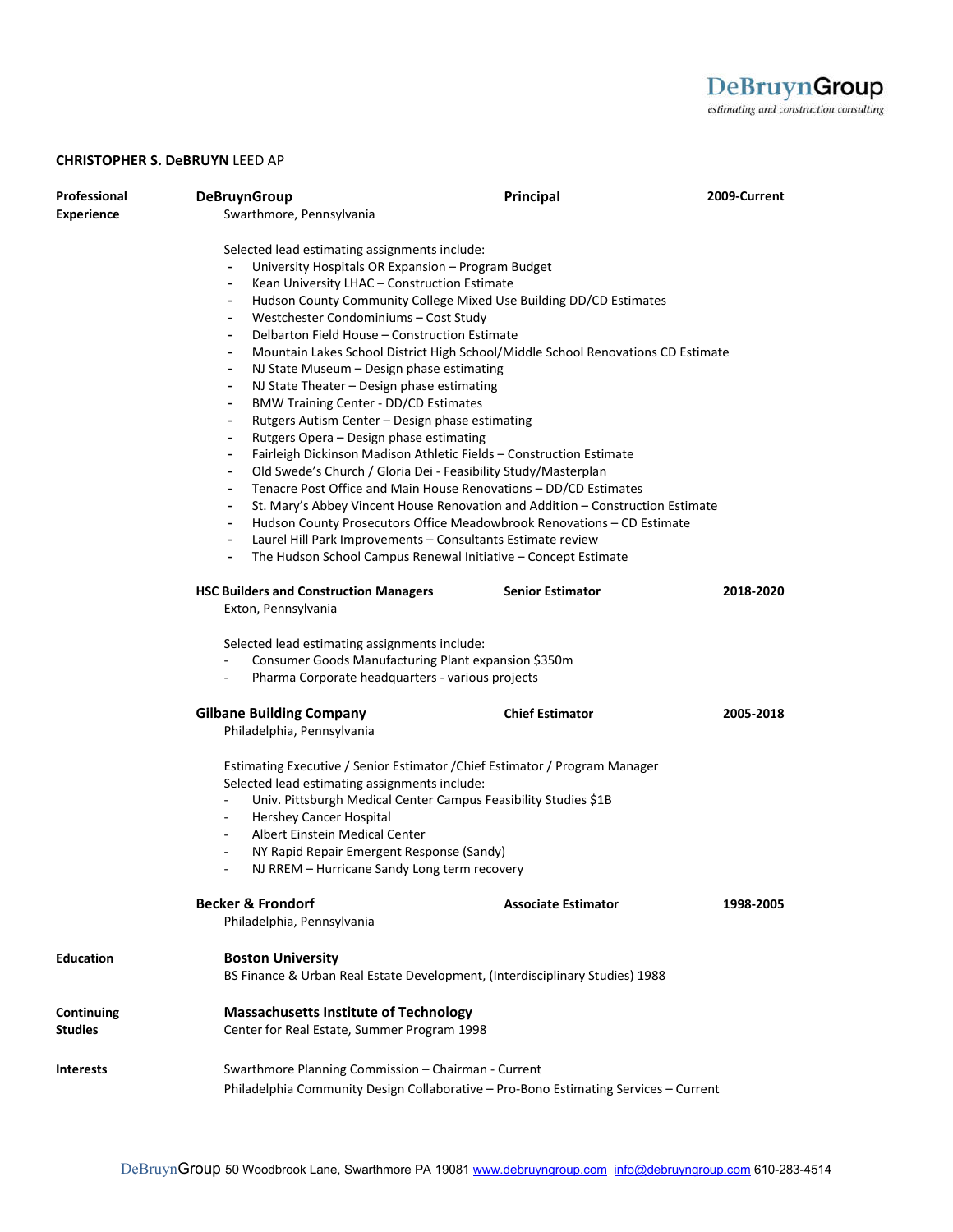

## **Higher Education**

Penn State – University Health Care Facility Penn State HUB – Infill/Renovation Student Union Penn State – University Health Care Facility Penn State Forestry – Remediation Penn State – Wilkes Barre Student Center Rutgers School of Law – Addition and Renovations Rutgers University – Gait Lab Rutgers University - Genetics and Biomaterials Building – Change order Review. Rutgers University - Biomedical Building Rutgers Knightsbridge Building Fit-out University of North Carolina – Information Technology Building University of Virginia – McIntire School of Business – Historic Renovation and New Community College of Philadelphia – Culinary Program Building and various renovations Drexel Interdisciplinary Sciences Drexel "Old Main" Skylight and Roofing replacement University of Pennsylvania Nursing – various projects University of Pennsylvania MRI University of Pennsylvania – Singh Nanotechnology Building University of Pennsylvania – Penn Collaboratory – Renovations University of Pennsylvania School of Nursing – Various projects University of Pennsylvania – Perelman Building University of Maryland, Baltimore New Dental School Tower Villanova University – Law School and Parking Garage Villanova University - Law School Garage Expansion Villanova University – Sullivan and Sheehan Dorms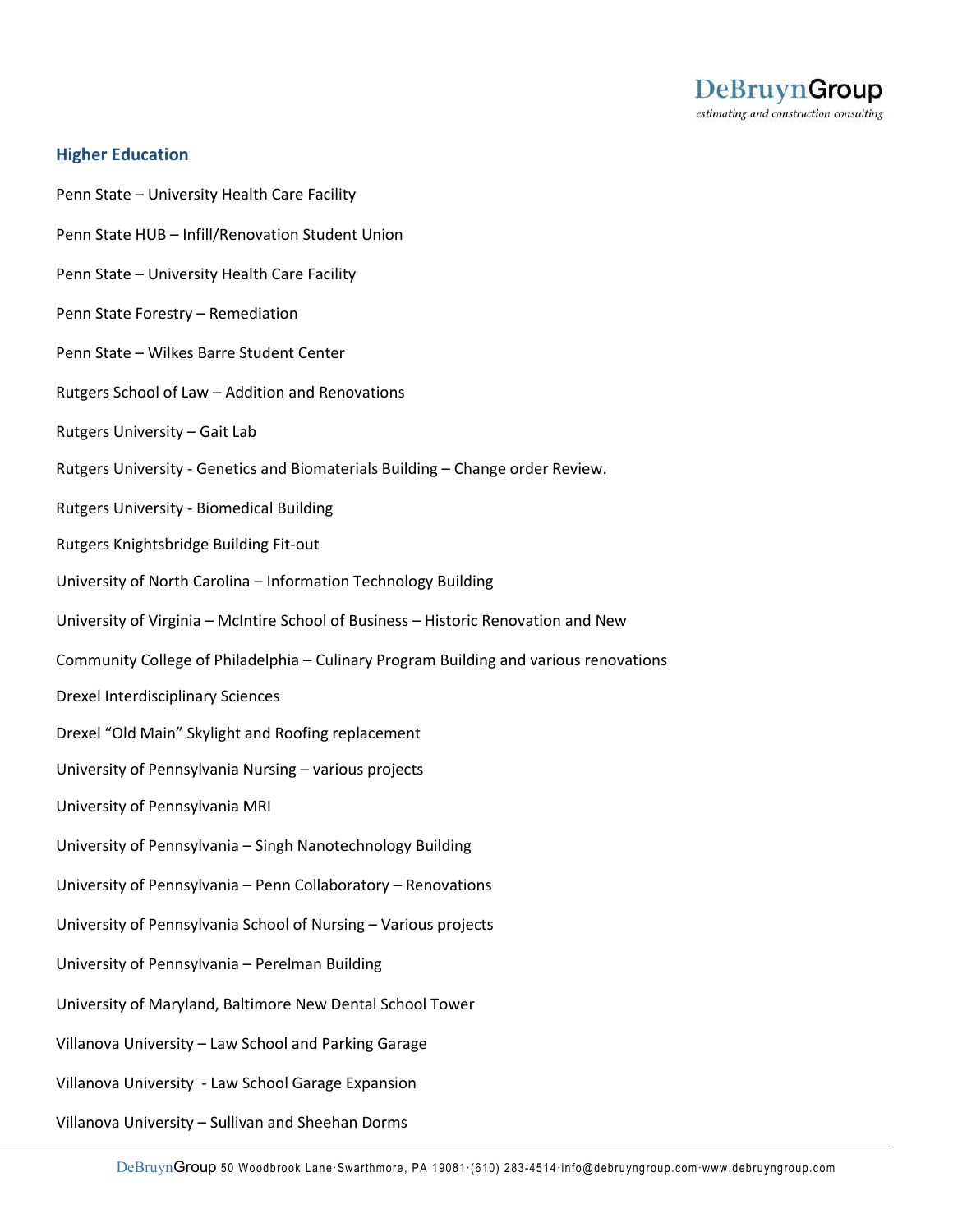

- Rowan University Change Order review and negotiation
- Rowan University Auditorium Replacement
- Rutgers School of Law Addition and Renovations
- Rutgers University Women's Center
- Rutgers University Genetics and Biomaterials Building Change order Review.
- Rutgers University Biomedical Building
- Rutgers University Performing Arts Building
- Rutgers University Opera
- Rutgers University School of Health Lecture Hall Renovations
- Rutgers University Lab Renovations
- University of North Carolina Information Technology Building
- University of Virginia McIntire School of Business Historic Renovation and New
- Williams College Academic Buildings & Library
- Kean LHAC
- Hudson County Community College Mixed Use Building
- Fairleigh Dickinson University Madison Athletic Fields
- Fairleigh Dickinson University Olsen Campus Center
- Fairleigh Dickinson University Animation Lab
- Hudson Community College Mixed Use Building
- New Jersey Institute of Technology LSEC Fit-out

## **K-12**

- Wallingford Swarthmore School District Middle School Feasibility Study
- Cheltenham School District Meyers Elementary School
- Cheltenham School District Glenside Elementary School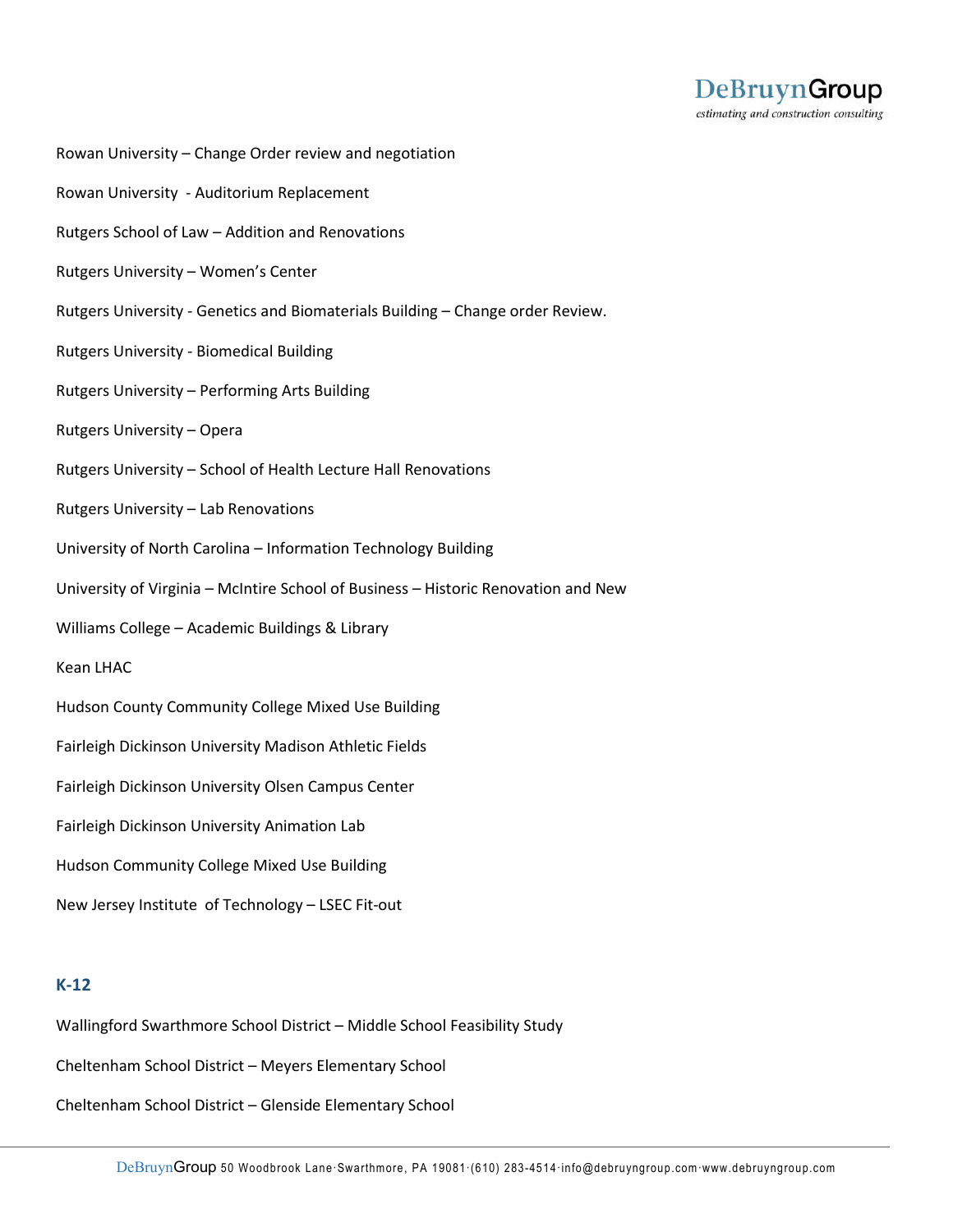

Cheltenham School District – Cheltenham Elementary School Syracuse Public Schools – ITC Addition and Renovation Syracuse Public Schools – HW Smith Addition and Renovation Delbarton School - Field House Delbarton School - Learning Center Mountain Lakes District High School/Middle School upgrades Princeton Charter School Hudson School Annex Concept Budget

## **Health Care**

AEHN Health Network – New Hospital University of Albany Medical Center – Master Plan/CON Cooper University Health System – Infill/Renovation Cooper University Health System – due diligence Geisinger Wilkes Barre Master Plan Hershey Medical Center – Cancer Institute – New Cancer Hospital Hershey Children's Hospital Novartis Oncology – Design Development estimate University Hospitals – Operating Floor Renovations Feasibility University Hospitals – Lobby Renovations UPMC – Oakland Campus Replacement Feasibility Study Penn State – University Health Care Facility Mid-Jersey Ortho MOB Feasibility Study

## **Hospitality**

South Broad Street – Top Line Hotel Flag test fit.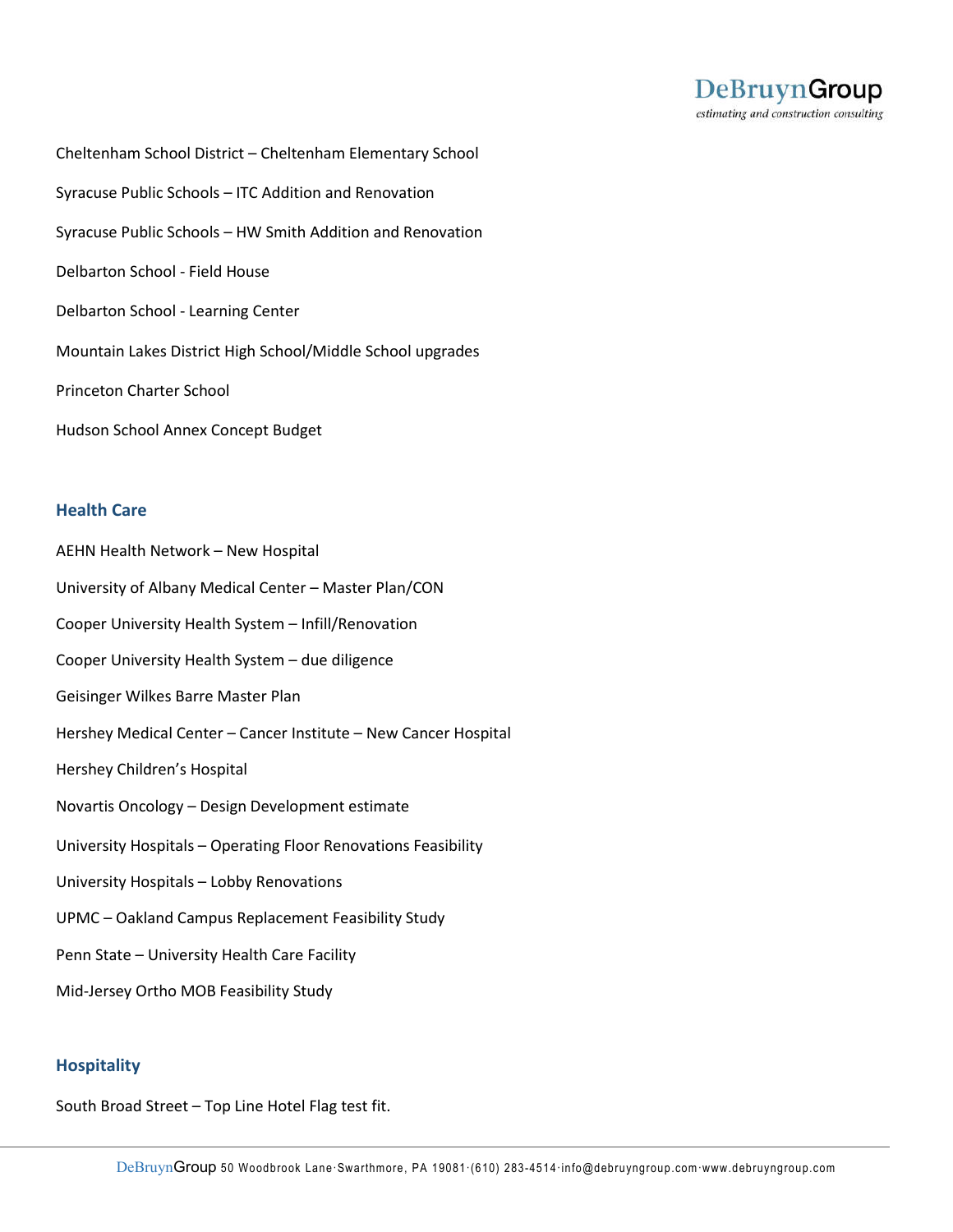

Robert Morris Hotel – Renovations for adaptive reuse 101 North Broad – Hotel Flag test fit 101 North Broad – Aloft test fit Poconos Casino Captain Andy – Waterpark Corporate Flag Hotel – Soft Goods refit, Corridor Upgrades

## **Mission Critical**

PJM Interconnect Data Center/Grid Management station – Preconstruction and GMP Comcast Generator Upgrade – Preconstruction and GMP AOPC Data Center & Office – Preconstruction and GMP Penn Regional Business Center Data Center – Spec project Federal Reserve Bank of Philadelphia – Data Center Upgrades

#### **Government**

City of Philadelphia Dilworth Plaza change order review Atlanta Federal Court – Adaptive Reuse Feasibility GSA – Philadelphia Customs House – Feasibility Study SCI Benner Township SCI Graterford AOPC Data Center & Office – Preconstruction and GMP Federal Reserve Bank of Philadelphia – Data Center Upgrades Mahwah NY DPW yard Renovations East Brunswick Library Renovations Concept Hudson County Prosecutors Office